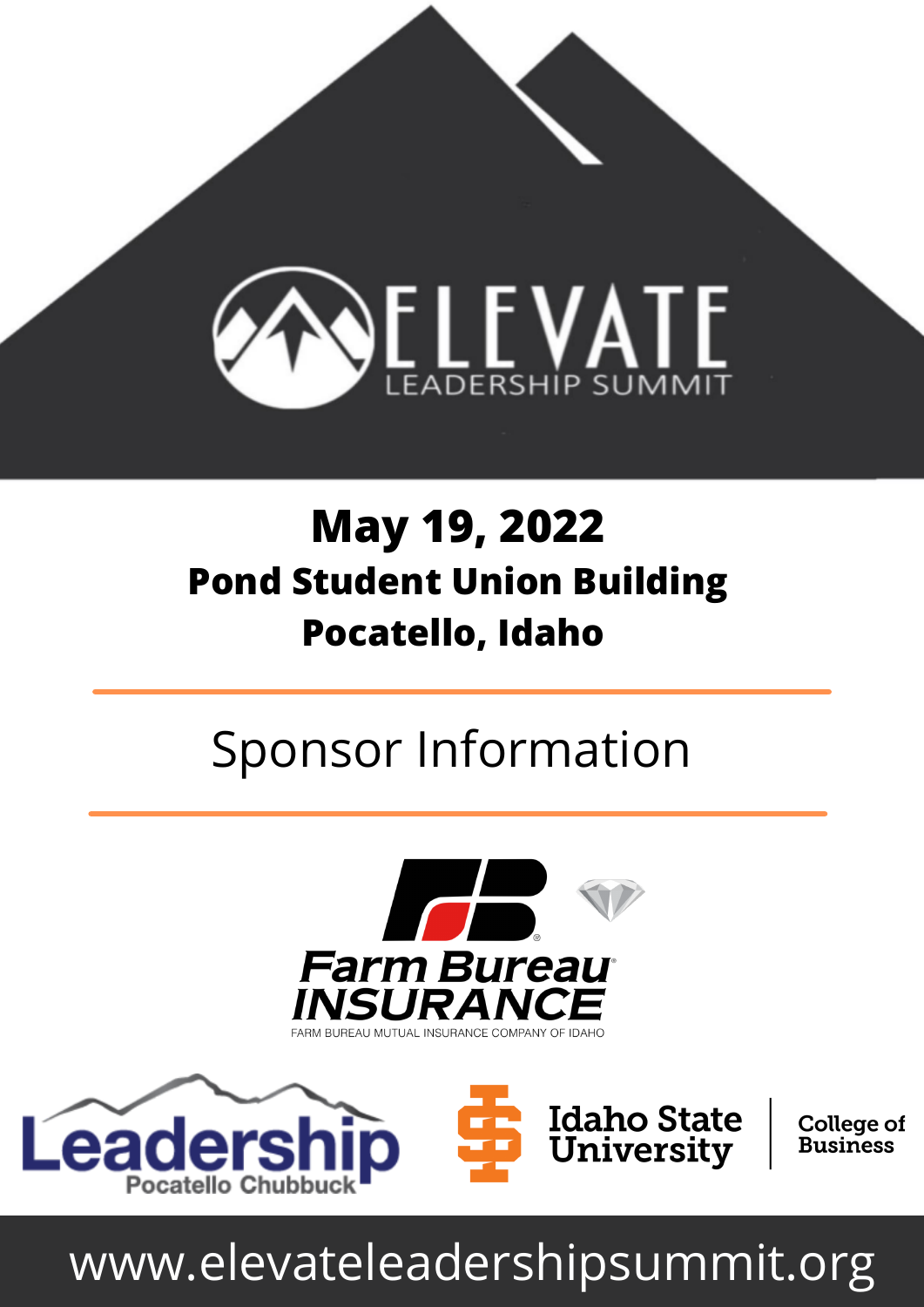Thank you for your willingness to sponsor the 4th annual Elevate Leadership Summit. Elevate Leadership Summit is a collaboration between Idaho State University College of Business, Farm Bureau Mutal Insurance Company of Idaho, and Leadership Pocatello-Chubbuck with the intent of providing leadership development opportunities to our community. Leadership Pocatello-Chubbuck, a committee through the Pocatello Chubbuck Chamber Foundation, is an organization whose mission is to prepare our community members to step into leadership roles within our local businesses. Due to the success of past events, we were able to expand our mission to the youth of our community by developing a Youth Leadership Program within our local school district. We intend for this event to become an experience that business professionals look forward to attending year after year, not only because of the world class content, but also because of the community goodwill they will contribute to.

The Elevate Leadership Summit seeks to take attendees from strategy to execution. It will:

- Enable communication and teambuilding
- Enhance employee motivation  $\bullet$
- Enrich leadership skills at every level of your organization

The *Elevate Leadership Summit* will be held **Thursday, May 19, 2022, from 8:00 a.m. – 5:00 pm.** The event is held in the Pond Student Union Building. Event sponsors for the Elevate Leadership Summit can choose from the designated levels of sponsorship or customize your own sponsorship package to best fit your business needs. Your name and company will be included in the event program. Approximately **300 business professionals** will be in attendance.

This event will feature opening keynote speaker Corinne Hancock, on the Chaos Advantage, multiple breakout sessions speakers, and closing keynote speaker Aaron O'Brien.

Please feel free to contact us with questions or concerns regarding the Elevate Leadership Summit. We will be in contact with you as the date approaches. Again, we appreciate your support and involvement. We look forward to working with you and making our event a wonderful and engaging experience for everyone.

## Contact Information

**Kristine McCarty Idaho State University College of Business** 208.282.2966 mccakris@isu.edu

**Cassey Leatham** Leadership Pocatello Chubbuck **Mountain America Credit Union** 208.681.3145 cassevleatham@gmail.com

**Danika DeGiulio Farm Bureau Mutual Insurance** Company of Idaho 208.239.4363 awaldron@idfbins.com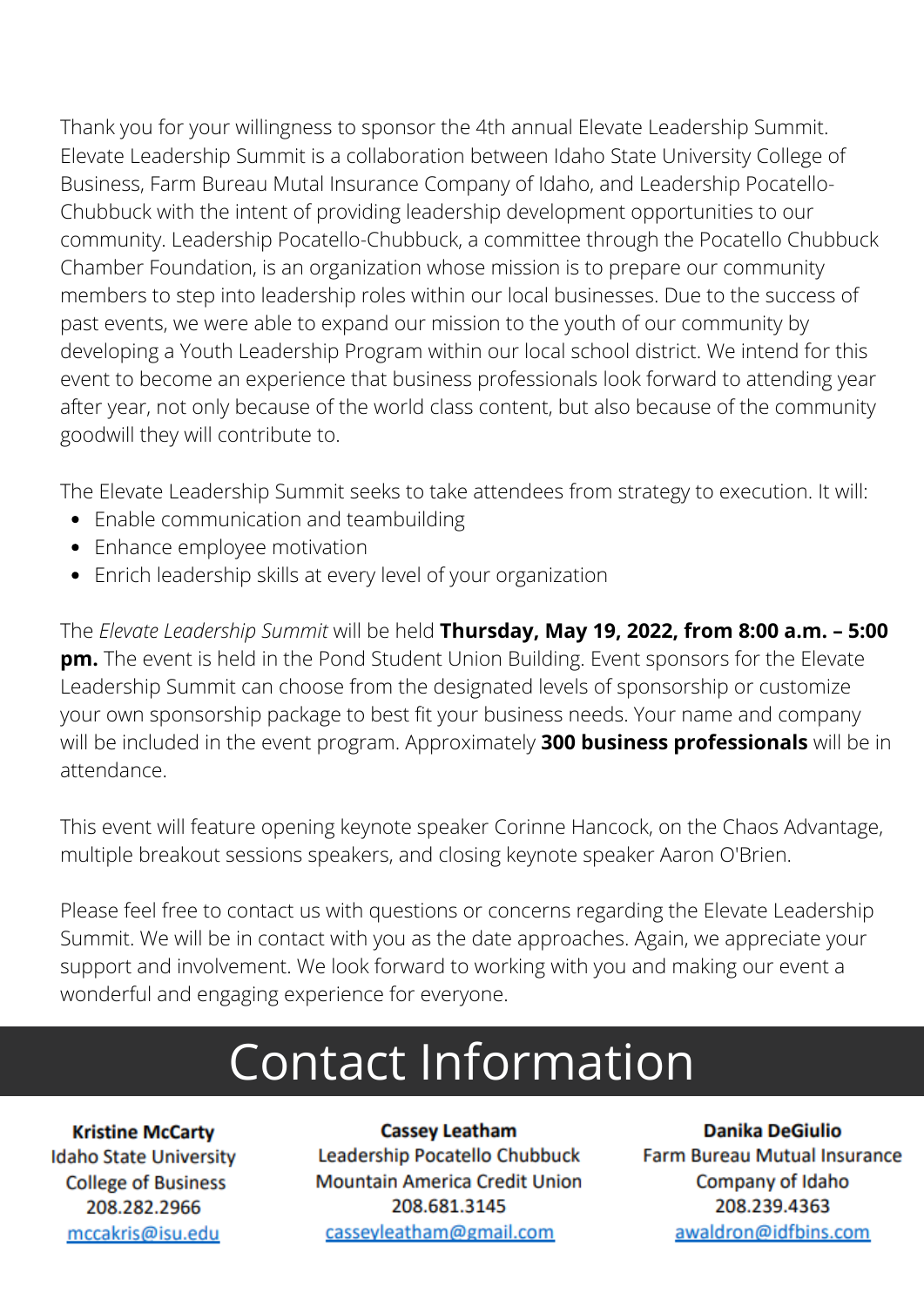## Get Involved

We offer different sponsorship packages ranging from \$500 - \$15,000. Each includes a variety of benefits that will give your company exposure at Elevate. We are happy to discuss tailored sponsorship opportunities that will best fit your needs.

## Diamond Key Note Sponsor - \$15,000

#### *One Available*

- Introduce your business and the keynote speaker **2022 Diamond Sponsor:**
- Logo placement on all advertising materials
- Business write-up on webpage, link to your homepage
- Mention of company in all radio, newspaper, and social reduced
- Employee tickets available at discounted price of \$100
- Verbal recognition at the luncheon
- Business spotlight on Facebook page
- 30 tickets for employees provided with sponsorship
- 2 page ad in the event brochure
- $\bullet$  Vendor table at the event (tables must
- Logo and ads displayed in PowerPoint
- Opportunity to place promotional material in
- Opportunity to donate raffle items at the end of the every all insurance company of IDAHO

#### Platinum Sponsor - \$5,000 (3 Available)

- Business write-up on webpage, link to your homepage
- Employee tickets available at discounted price of \$150
- **Introduce your business and the closing keynote speaker (first platinum sponsor only)**
- Verbal recognition at the luncheon
- Business spotlight on Facebook page\*
- 10 tickets for employees provided with sponsorship
- 1 full page ad in the event brochure\*
- Vendor table at the event (tables must be staffed by a ticket holder)
- Logo and ads displayed in PowerPoint video\*
- Opportunity to place promotional material in swag bags
- Opportunity to donate raffle items at the end of the event

## Gold Sponsor - \$3,000

- Employee tickets available at discounted price of \$150
- 8 tickets for employees provided with sponsorship
- 1/2 page ad in the event brochure\*
- Vendor table at the event (tables must be staffed by a ticket holder)
- Logo displayed in PowerPoint video\*
- Opportunity to place promotional material in swag bags
- Opportunity to donate raffle items at the end of the event

ureau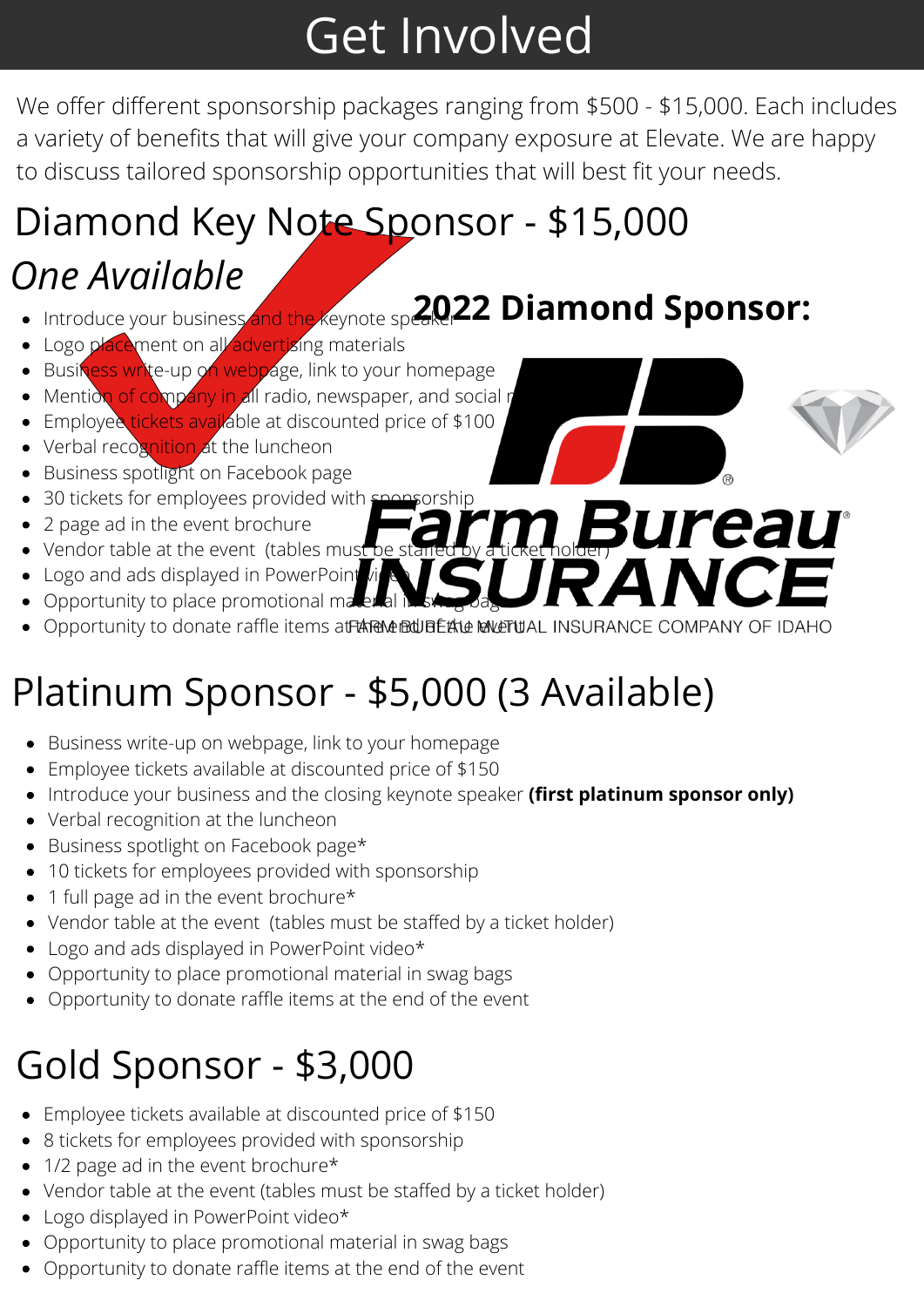## Get Involved

#### Silver Sponsor - \$1,000

- Employee tickets available at discounted price of \$150
- 4 tickets for employees provided with sponsorship
- 1/4 page ad in the event brochure\*
- Vendor table at the event (tables must be staffed by a ticket holder)
- Logo displayed in PowerPoint video\*
- Opportunity to place promotional material in swag bags
- Opportunity to donate raffle items at the end of the event

#### Bronze Sponsor - \$500

- 2 tickets for employees provided with sponsorship
- Logo included in the event brochure\*
- Vendor table at the event (tables must be staffed by a ticket holder)
- Logo displayed in PowerPoint video\*
- Opportunity to place promotional material in swag bags
- Opportunity to donate raffle items at the end of the event

#### Non-Profit Sponsor - \$250

Non-profit organizations are an essential part of our community, and so new for 2022, Elevate is offering a reduced non-profit sponsorship for non-profits. This non-profit sponsorship also applies to community enrichment groups.

- 1 ticket included
- Vendor table at the event (tables must be staffed by a ticket holder)

**\*To include your organization's logo and/or advertisement in the event brochure, slideshow, and on social media, we must receive your graphics no later than April 1, 2022.**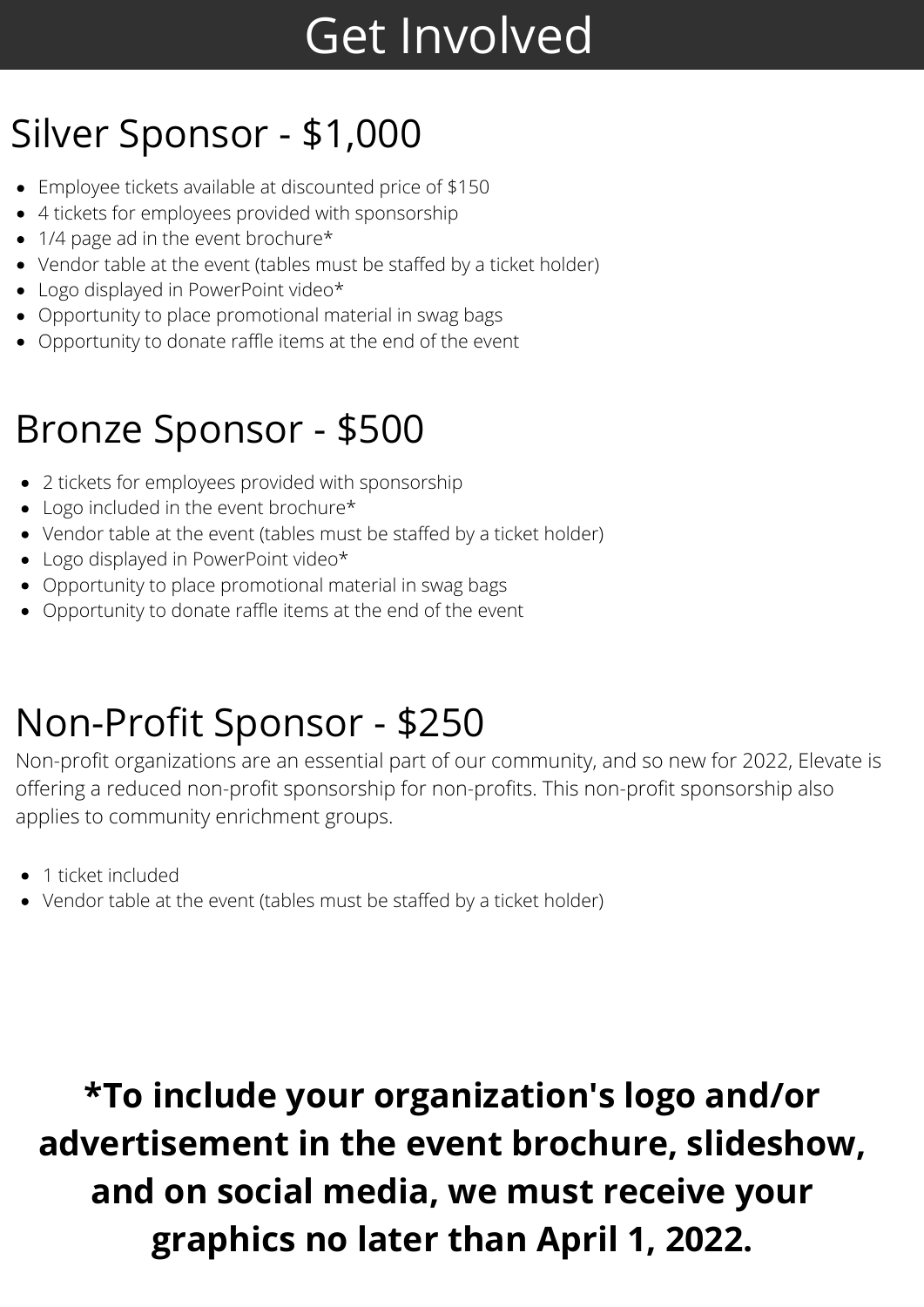# Get Involved - Unique Opportunities

#### Notebook Sponsor - (1 Spot Available)

Get your business name in front of each of the Elevate Leadership Summit attendees by serving as the notebook sponsor. Your logo will be prominently displayed on the front of our padfolios that ar eprovided to each attendee at the beginning of the day.

- Employee tickets available at discounted price of \$175
- 2 tickets for employees provided with sponsorship
- Logo included in the event brochure\*
- Vendor table at the event (tables must be staffed by a ticket holder)
- Logo displayed in PowerPoint video\*
- Opportunity to place promotional material in swag bags
- Opportunity to donate raffle items at the end of the event

#### Swag Bag Sponsor- (1 Spot Available)

Elevate attendees are provided a swag bag at the beginning of the day. This sponsor's logo will be prominently featured on those bags.

- Employee tickets available at discounted price of \$175
- 2 tickets for employees provided with sponsorship
- Logo included in the event brochure\*
- Vendor table at the event (tables must be staffed by a ticket holder)
- Logo displayed in PowerPoint video\*
- Opportunity to place promotional material in swag bags
- Opportunity to donate raffle items at the end of the event

## App Sponsor - \$3,500 (1 Spot Available)

In 2022, Elevate attendees will have access to an event app to allow them to easily view the agenda, breakout sessions, facility information, networking opportunities, and more.

- Employee tickets available at discounted price of \$175
- 2 tickets for employees provided with sponsorship
- Logo included in the event brochure\*
- Vendor table at the event (tables must be staffed by a ticket holder)
- Logo displayed in PowerPoint video\*
- Opportunity to place promotional material in swag bags
- Opportunity to donate raffle items at the end of the event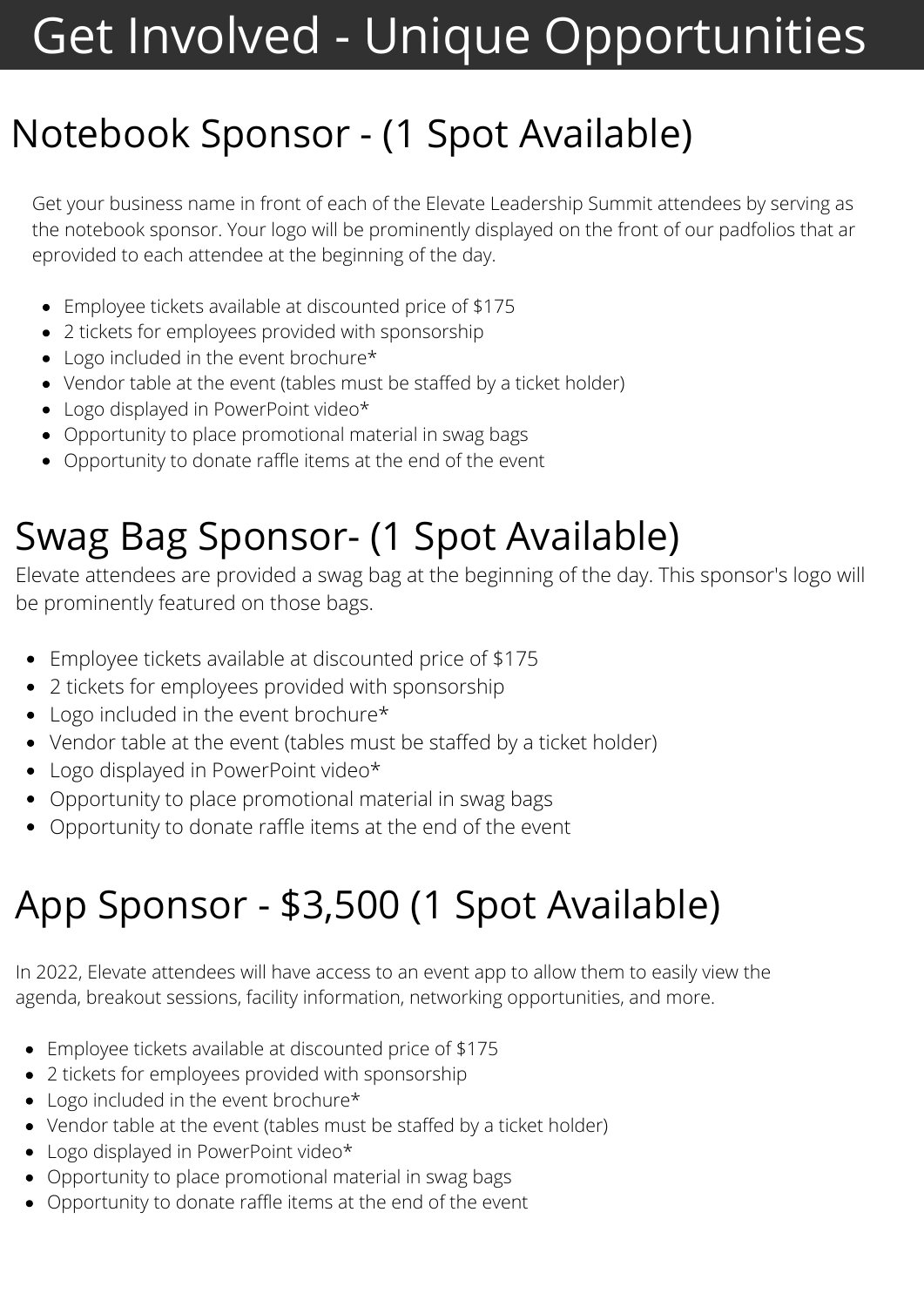## Get Involved - Unique Opportunities

#### Lunch Sponsor - \$3,500 (1 Spot Available)

Our lunch sponsor covers the cost of lunch for the event, and in addition to the benefits below, our lunch sponsor also has the opportunity to speak at the lunch for 15 minutes.

- Employee tickets available at discounted price of \$175
- 2 tickets for employees provided with sponsorship
- Logo included in the event brochure\*
- Vendor table at the event (tables must be staffed by a ticket holder)
- Logo displayed in PowerPoint video\*
- Opportunity to place promotional material in swag bags
- Opportunity to donate raffle items at the end of the event

#### Cocktail Hour Sponsor- \$2,000 (1 Spot Available)

At the end of the day, Elevate attendees will be treated to a cocktail hour while we announce winners of raffle items and say some closing remarks. The cocktail hour sponsor has the opportunity to address the group for 5 minutes at the beginning of the hour.

- Employee tickets available at discounted price of \$175
- 2 tickets for employees provided with sponsorship
- Logo included in the event brochure\*
- Vendor table at the event (tables must be staffed by a ticket holder)
- Logo displayed in PowerPoint video\*
- Opportunity to place promotional material in swag bags
- Opportunity to donate raffle items at the end of the event

**\*To include your organization's logo and/or advertisement in the event brochure, slideshow, and on social media, we must receive your graphics no later than April 1, 2022.**